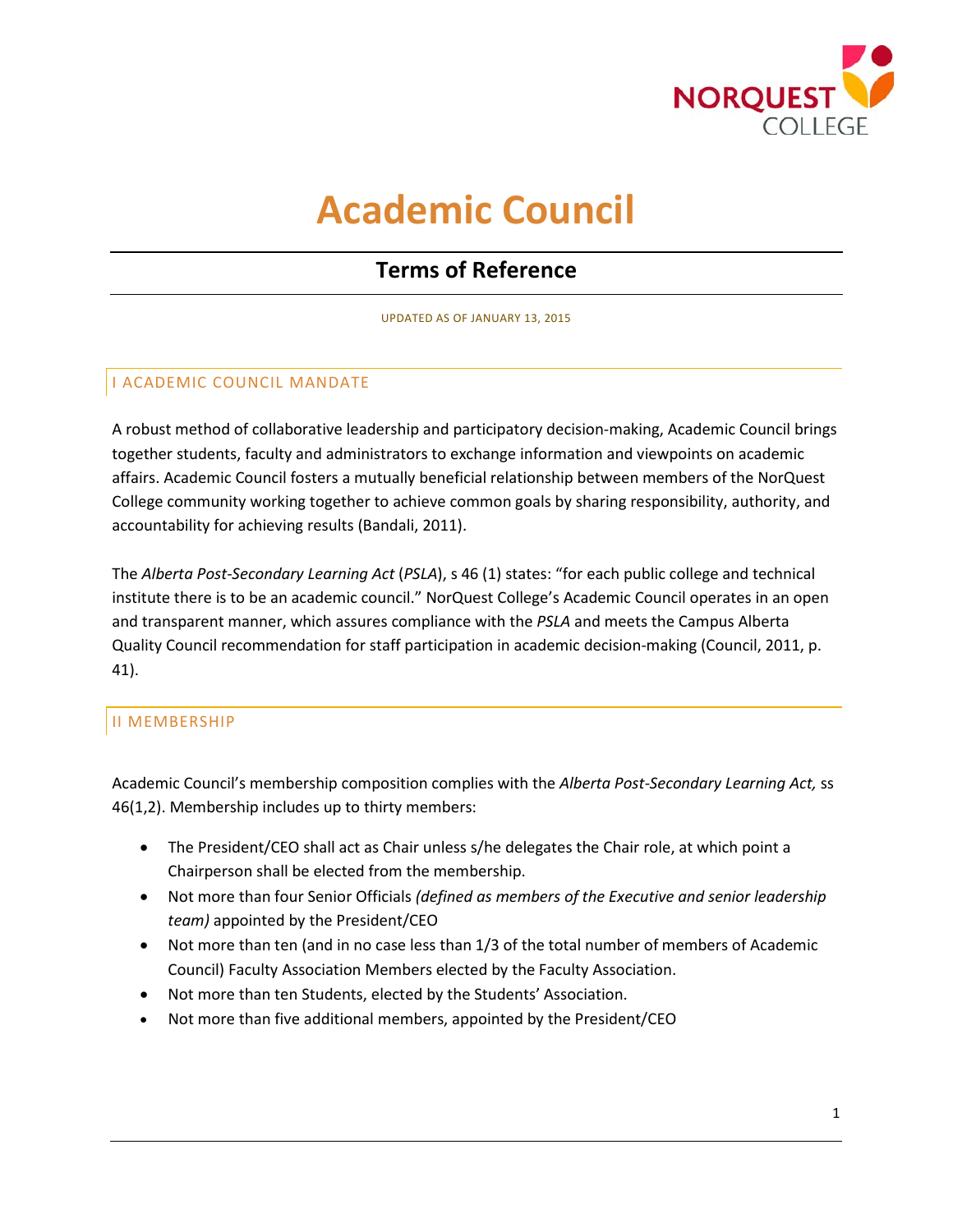

## III THE DUTIES AND POWERS OF ACADEMIC COUNCIL

#### **Duties**

Academic Council reviews documents, listens to presentations, and engages in productive discussion on academic matters with members of the College community (e.g. committees, departments, divisions, faculty, students, administrators, and alumni).

Council takes appropriate action within the scope of its authority; appropriate action typically includes:

- 1. Proposing amendments, corrections, or additions.
- 2. Providing input around areas of concern or challenge.
- 3. Making recommendations.
- 4. Approving proposed major changes to current credit programs of study or courses.
- 5. Submitting reports.

#### **Powers**

Academic Council holds the power to issue approvals to major changes to current credit programs of study or courses, make recommendations, and submit reports to NorQuest College's President/CEO.

#### **Recommendations**

Academic Council makes recommendations and/or submits reports to the President/CEO, on the following:

#### 1. **Academic policy and planning, including:**

- a. Proposed credit programs of study to be offered by the College.
- b. Suspension or cancellation of a credit program.
- c. The Academic Plan.
- d. Policy pertaining to students.
- e. Policy related to the evaluation and continuous improvement of credit instructional delivery, courses and programs.
- f. Standards and policy pertaining to academic awards.

#### 2. **Professional policy**.

- a. Matters of professional interest to faculty.
- b. Policy pertaining to faculty.
- 3. Any matter that the President/CEO refers to Academic Council.
- 4. Any other matter the Council considers advisable.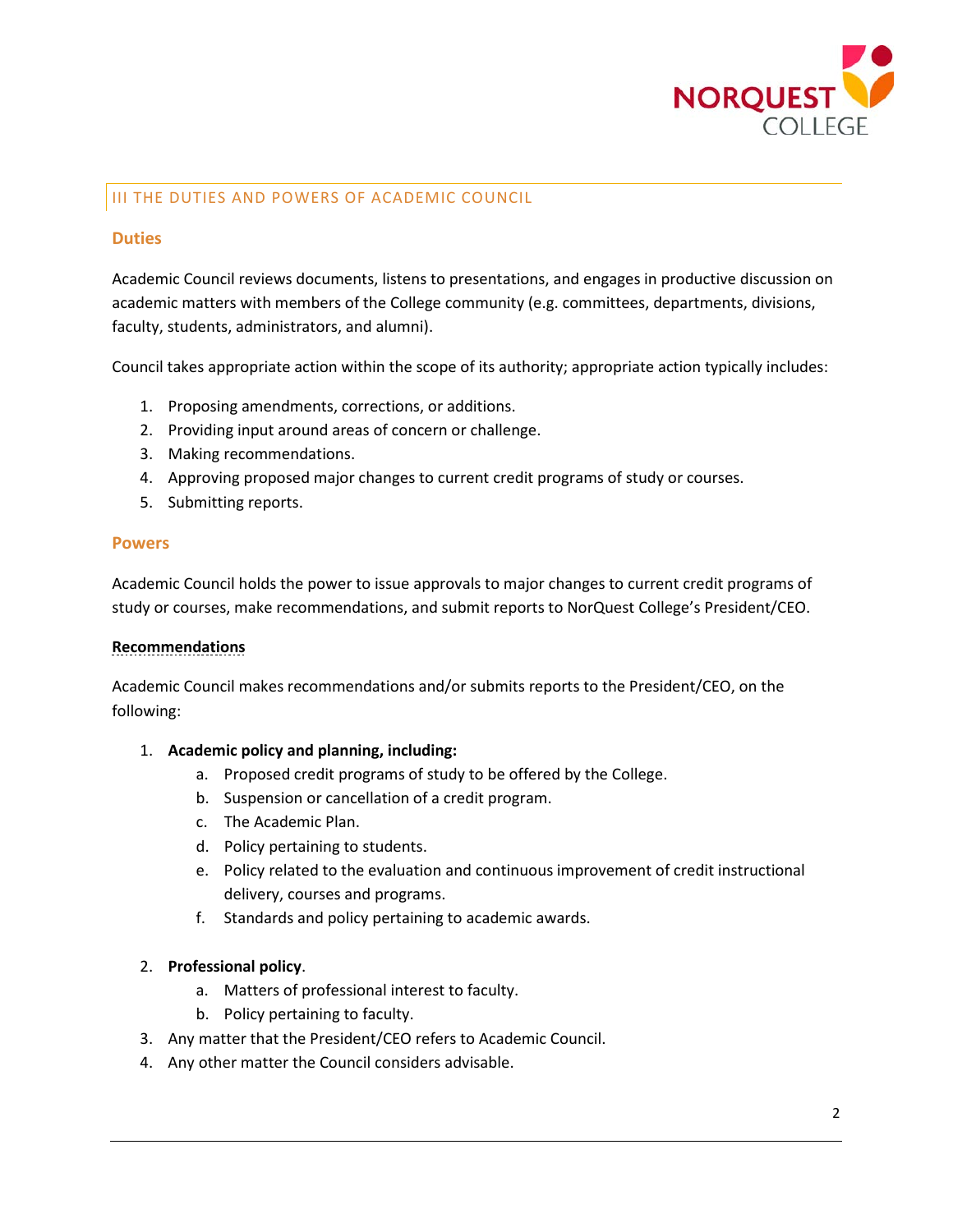

## **Approval**

Academic Council approves proposed **major changes** to current credit programs of study or courses and submits reports to the President/CEO and the Office of the Registrar. Credit program and course changes must align with the College's Strategic Plan which has been outlined in the Comprehensive Institutional Plan (CIP) and is complemented by the Five Areas of Focus.

#### **Major (Credit) Course Change/Addition**:

- 1. Adding or deleting course(s) within a program.
- 2. Change in the instructional hours required for a course.
- 3. Change in the credit weight of a course.
- 4. Course content change (objectives or learning outcomes) greater than 20% (note: substantive changes to course learning outcomes may require the creation of a new course)

#### **Major (Credit) Program Change**:

- 1. Program name change.
- 2. Change in program admission requirements.
- 3. Change in program graduation (credential) requirements.
- 4. Change in program progression requirements.
- 5. Brokered-out programs (NorQuest programs brokered to other institutions).

#### **Governance**

Recommendations, approvals, and/or reports must be submitted in writing to the President/CEO and, as appropriate, to the Board (through the President) for consideration at its next meeting.

Normally, items coming to Academic Council for recommendations do so as the final step before going on to their (final) approving body.

## IV THE ROLES AND RESPONSIBLITIES OF ACADEMIC COUNCIL MEMBERS

Academic Council members play a meaningful role in the governance of NorQuest College. Council consults with the College community, as appropriate, before making recommendations or approvals and members understand that it is their obligation to make decisions based on the best interests of the College.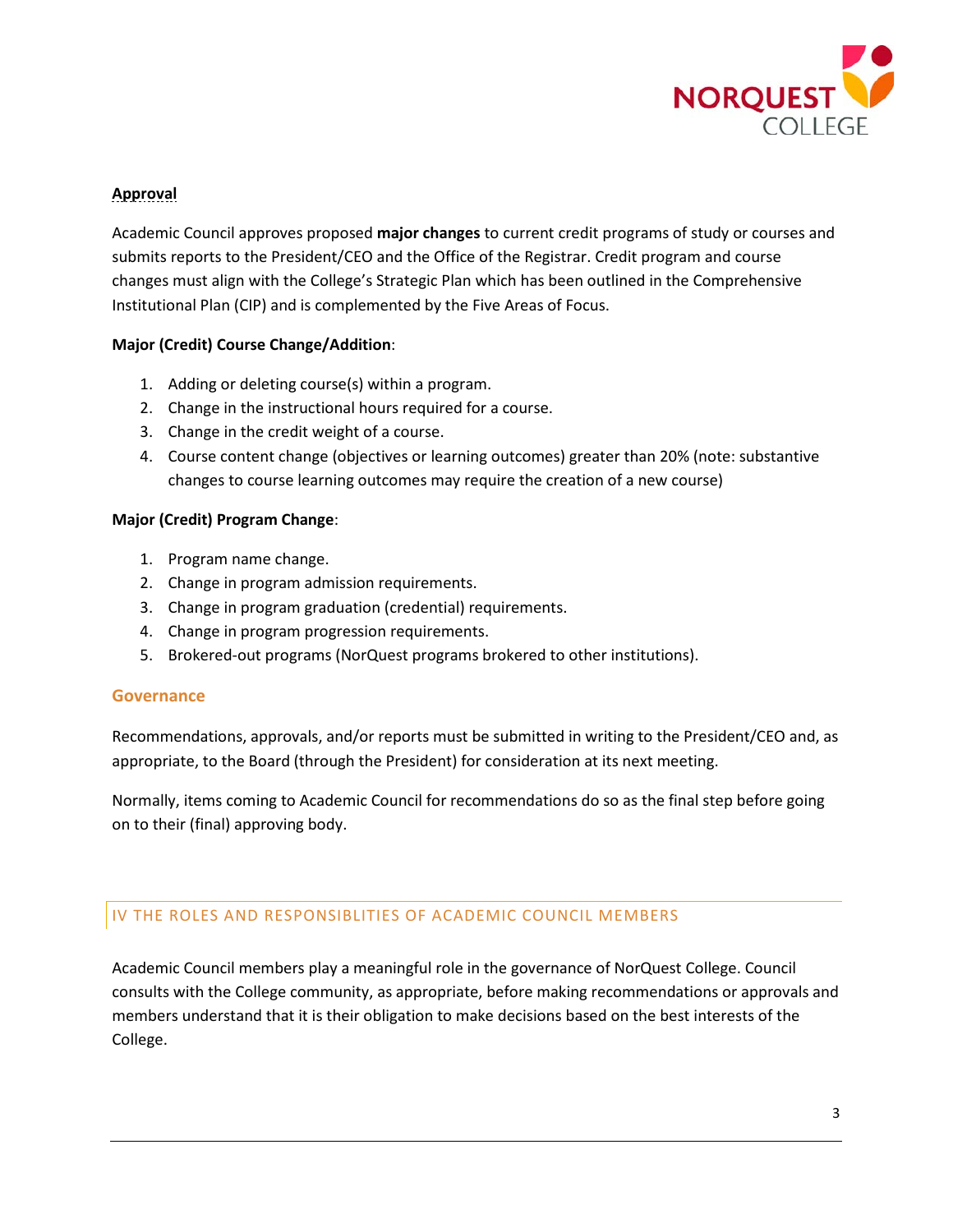

In carrying out its duties, Academic Council is committed to:

#### **Transparency and Timeliness:**

Academic Council ensures that information about its operations is readily accessible to the College community via College web site(s).

#### **Fairness and Confidentiality:**

During *in camera* sessions, Council members have the opportunity to raise matters of proper concern to the College community without fear of disadvantage and in the knowledge that confidentiality will be appropriately respected.

## V NORQUEST COLLEGE VALUES

Academic Council is further guided by NorQuest College's Values.

| We value                                                        | <b>We</b>                                                                                                                                                                                                                                   |
|-----------------------------------------------------------------|---------------------------------------------------------------------------------------------------------------------------------------------------------------------------------------------------------------------------------------------|
| people                                                          | treat people with integrity and respect<br>empower and encourage risk taking<br>celebrate commitment, contribution and accomplishments<br>promote health and wellness                                                                       |
| learning                                                        | foster creativity, innovation and critical thought<br>encourage growth, development and life-long learning<br>build on the diversity of our learners, employees and partners                                                                |
| our role in the<br>community                                    | display leadership and responsibility for our outcomes<br>partner to achieve community goals                                                                                                                                                |
| the quality of the<br>processes we use in<br>reaching our goals | demonstrate a learner-centred approach<br>set clear expectations, measure results and demonstrate accountability<br>promote teamwork, cooperation and sharing throughout the College<br>follow fair process in accomplishing our objectives |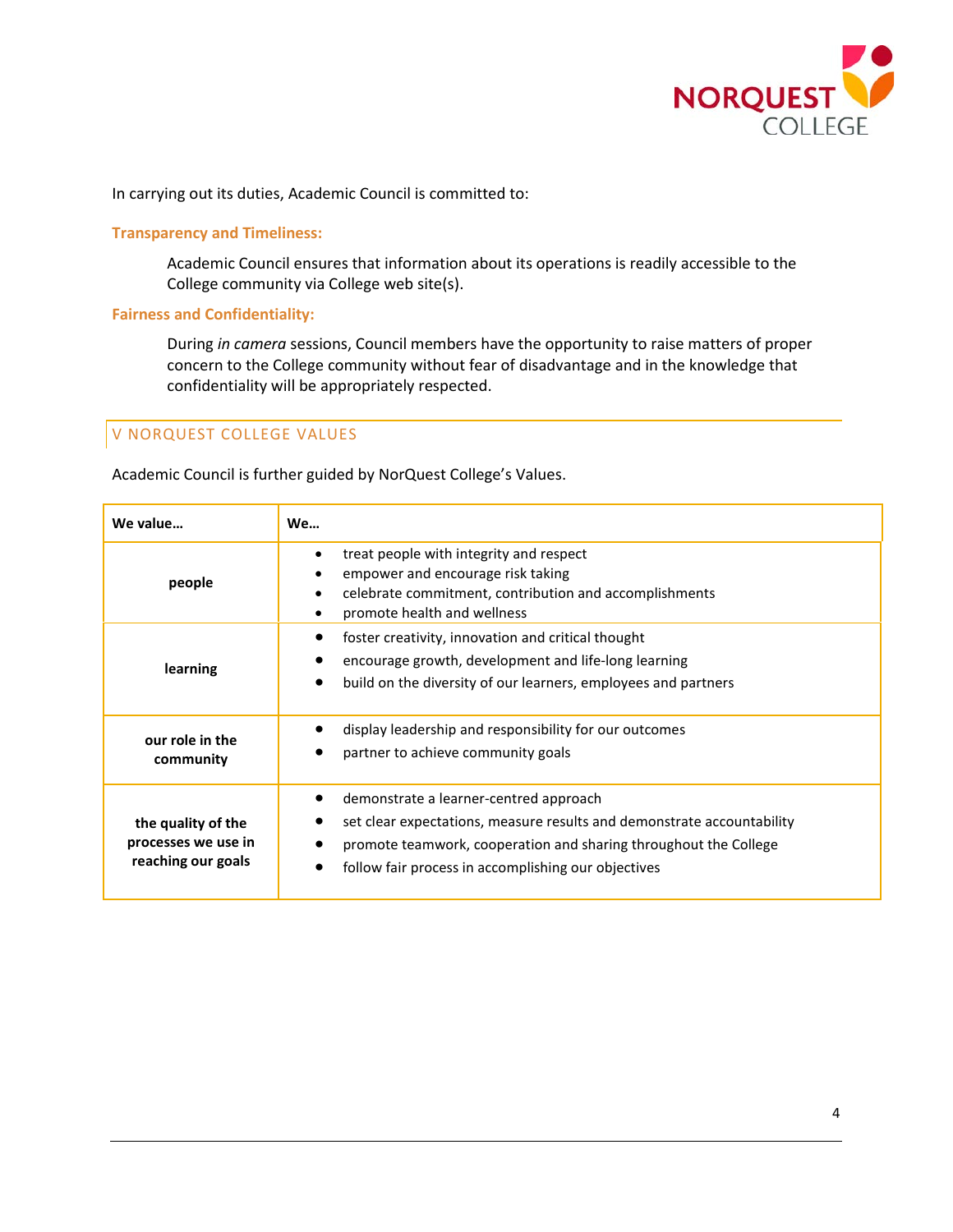

## VI PROCEDURAL MATTERS

## A. ABSENTEES AND ALTERNATES

- 1. Council members will advise the Chair of an expected absence in advance of the meeting.
- 2. If a Council member is absent for three consecutive meetings, without informing the Chair or Secretary, that position shall be considered vacant.
- 3. Council members may arrange for an alternate, from the association they represent, to attend Council meetings when they are unable to do so. Alternates are to be selected in advance for an entire academic year and carry the authority, including voting, of the regular academic council member. Council members will advise the Chair of their alternate on or before the first of November.

## B. VOTING

- 1. Academic Council meetings will be conducted with Robert's Rules of Order used as a guideline.
- 2. Only those members present may vote.
- 3. Quorum is 50% of membership including one from each of the following constituencies: student, faculty, and appointed.
- 4. Motions require a mover and a seconder, both of whom are voting members of the Council.
- 5. Motions are carried by a majority vote.
- 6. Voting is a show of hands unless, upon motion, a secret ballot is requested.

## C. ELECTIONS

- 1. If the President/CEO has chosen to delegate the role of Chair, Council members shall elect a Chairperson from its membership, at the first regular meeting of Academic Council.
- 2. The term of Chairperson shall be for two years. The Chairperson shall hold their position for no more than two consecutive terms (four consecutive years). Council shall fill Chair vacancies, as required.
- 3. When more than one nomination is made and accepted, the election of officer shall be by secret ballot and shall be presided over by the Chairperson of the previous year's Council or by the President/CEO.
- 4. If, for any reason, an election cannot be held as prescribed, the officer of the previous year remain in office until an election is held.

#### D. MEETINGS AND SCHEDULING

1. Written notice of meetings, including an agenda, will be sent to council members seven days in advance.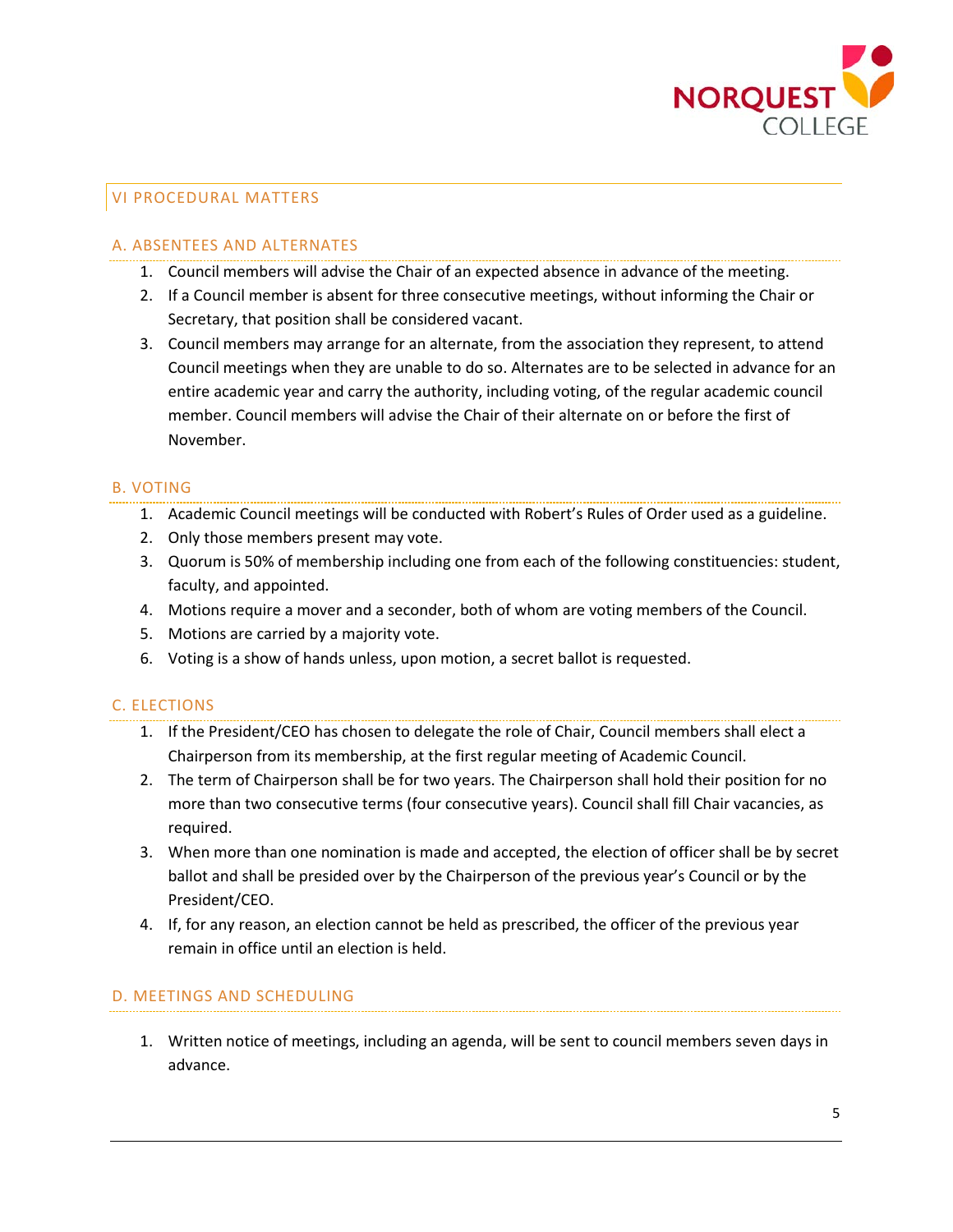

- 2. Proposed agenda items will be submitted in writing to the Chair at least fourteen days prior to the regular Council meeting.
- 3. Meetings of Academic Council are open to the public.
- 4. As part of normal meeting procedure, Academic Council will use *in camera* sessions to discuss confidential matters. Subjects identified for *in camera* discussion are compliant with the *Freedom of Information and Protection of Privacy Regulation*, s 18(1):
	- a. the security of the property of the local public body,
	- b. personal information of an individual, including an employee of a public body,
	- c. a proposed or pending acquisition or disposition of property by or for a public body,
	- d. labour relations or employee negotiations,
	- e. a law enforcement matter, litigation or potential litigation, including matters before administrative tribunals affecting the local public body, or
	- f. the consideration of a request for access for information under the Act if the governing body or committee of the governing body is itself designated as the head of the local public body for the purposes of the Act

*In Camera* sessions may be used in the regular course of business or may be called on an impromptu basis should confidential items need to be discussed solely among Council members. Academic Council members are responsible to keep these matters confidential.

- 5. September through June, meetings will be held on a monthly basis with a total of ten meetings per academic year. At a minimum, Council will meet six times per academic year.
- 6. At the discretion of the Chair, extraordinary meetings may be called as needed.

## E. TERM APPOINTMENTS

- 1. The term of office for faculty and student members of Council is two years or as determined by the President/CEO.
- 2. The President/CEO determines the term of office for appointed members of Council.
- 3. The President/CEO decides questions arising over Council membership or the election of Council members and that decision is final.

## F. VACANCIES

- 1. Should a vacancy of a faculty or student member occur before the expiry of a term of office, the appropriate association may appoint or elect a member to hold office for the remainder of the term.
- 2. The President/CEO shall determine whether or not to appoint a new member to an appointed member vacancy.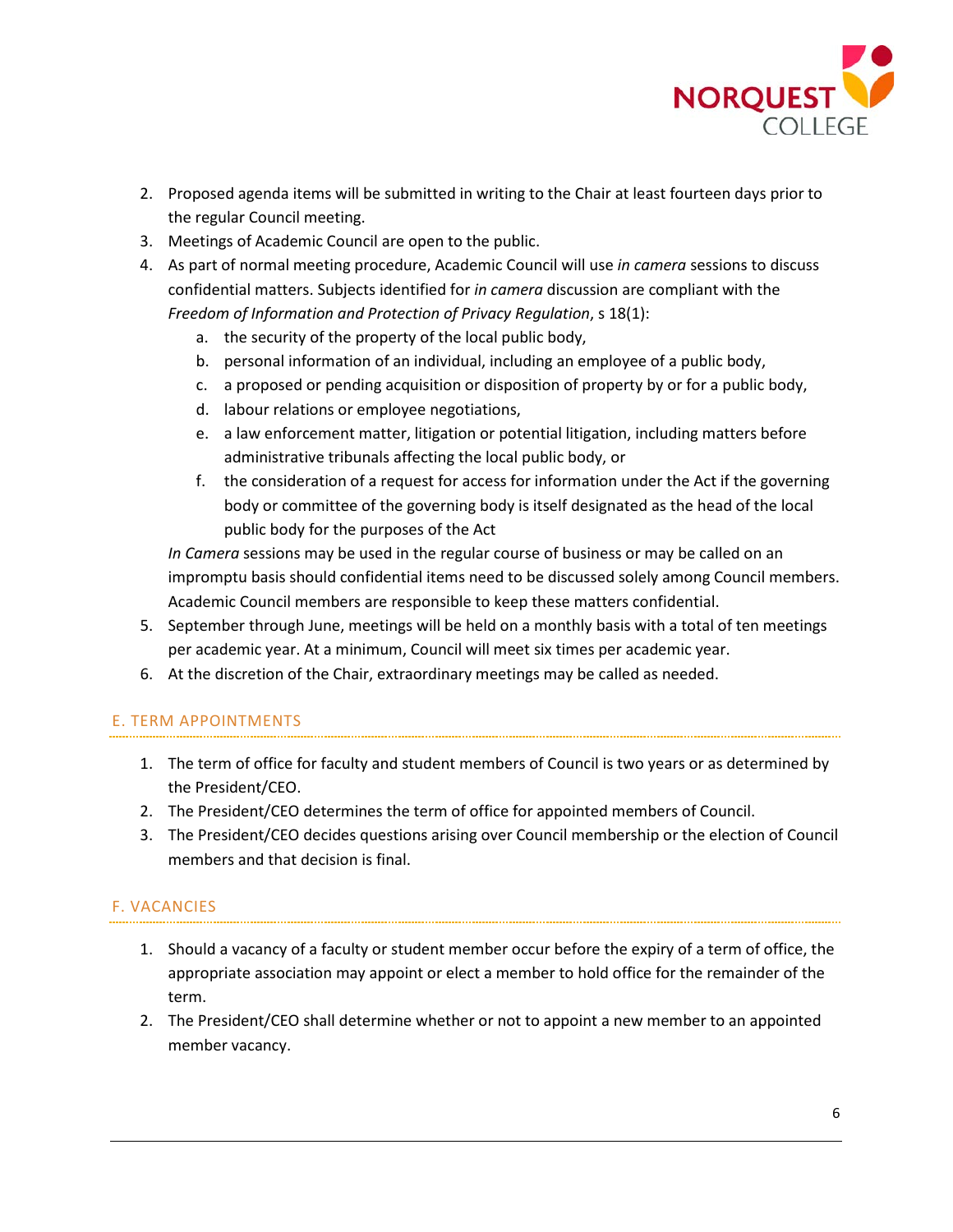

## VII SUBCOMMITTEES OF ACADEMIC COUNCIL

Academic Council may create both ad-hoc and standing committees to assist with the business of Council. Ad-hoc committees will be assigned a specific mandate and timelines, ceasing to exist once the mandate is discharged. Committees will observe such procedures as Council may determine.

#### **A. SUMMER SUBCOMMITTEE**

On May 20, 2014, the following was approved –

That:

- A "Summer Subcommittee" consisting of a minimum of 2 faculty members, 2 students and 1 of the leadership group (Vice-President, Registrar, Manager of Quality) be created to continue work over the summer period (June – September).
- The Academic Council delegate to the "Summer Subcommittee" the same authority as identified in the Terms of Reference.
- All members be invited to attend the meetings
- An evaluation of the effectiveness of the process and an update of all actions taken be provided to the Academic Council in the Fall.

VIII APPROVAL

lkkw

January 14, 2015

**Signature Date** 

Dr. Jodi Abbott, President & CEO NorQuest College